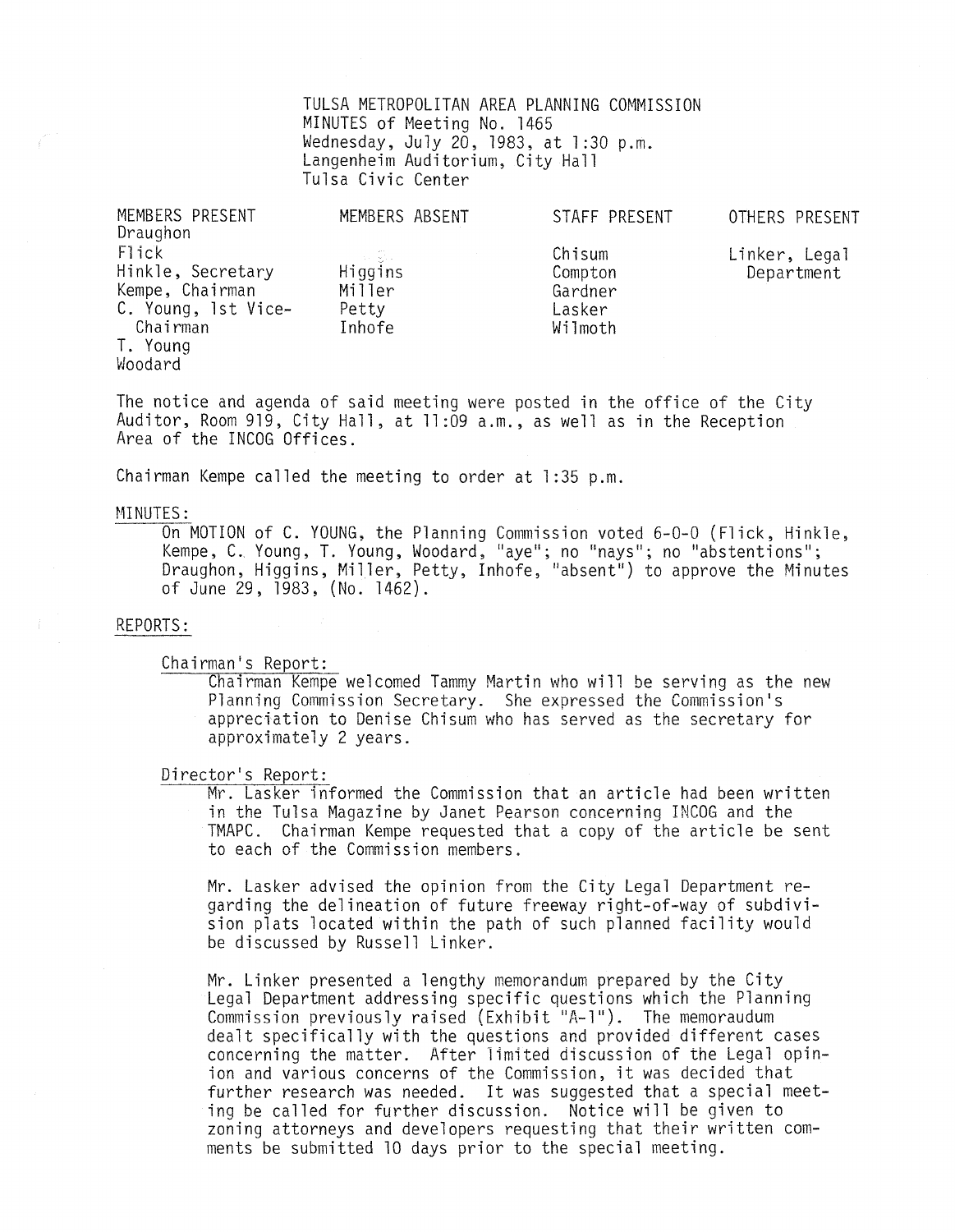## Director's Report (continued)

TMAPC Action: 6 members present.

On MOTION of C. YOUNG, the Planning Commission voted 6-0-0 (Flick, Hinkle, Kempe, C. Young, T. Young, Woodard, "aye"; no "nays"; no "abstentions"; Draughon, Higgins, Miller, Petty, Inhofe, "absent") to call a special meeting on August 31,1983, with notice to Title Attorneys and other interested parties and requesting their comments be submitted 10 days prior to the special meeting.

Z-5824 Unplatted (3194) 9725 East 61st Street (IL)

Mr. Wilmoth advised he had talked with the applicant, Tom Tannehill, who is requesting that the application be continued to the next scheduled hearing.

### TMAPC Action: 7 members present.

On MOTION of HINKLE, the Planning Commission voted 7-0-0 (Flick, Hinkle, Kempe, C. Young, T. Young, Woodard, Draughon, "aye"; no "nays"; no "abstentions"; Higgins, Miller, Petty, Inhofe, "absent") to continue consider**ation of Z-5825 until August 3, 1983, at 1 :30 p.m., in Langenheim Auditor=**  ium, City Hall, Tulsa Civic Center.

#### SUBDIVISIONS:

#### PRELIMINARY PLAT:

# Cedar Ridge Heights Addition (1984) 101st Street and South 106th East<br>Avenue (RS-3) Avenue

The Staff presented the plat.

This plat has a sketch plat appnoval, subject to conditions.

Traffic Engineer was still concerned about a stub street or connection at the NW corner of the plat into Grace Fellowship property. They would rather see a stub street to the west as originally recommended. However, the applicant's engineer had reached an agreement (approved by City Engineer) for access to the north and east through the church property. The Traffic Engineer would need to review that proposal also.

The Technical Advisory Committee and Staff recommended approval of the Preliminary Plat of Cedar Ridge Heights, subject to the conditions.

On MOTION of C. YOUNG, the Planning Commission voted 7-0-0 (Flick, Hinkle, Kempe, C. Young, T. Young, Woodard, Draughon, "aye"; no "nays"; no "abstentions"; Higgins, Miller, Petty, Inhofe, "absent") to approve the Preliminary Plat of Cedar Ridge Heights Addition, subject to the following conditions:

1. Utility easements shall meet the approval of the utilities. Coordinate with the Subsurface Committee if underground plant is planned. Show additional easements as required. Existing easements should be tied to, or related to property and/or lot lines. (Some front lot easements may be required.)

7.20.83:1465(2)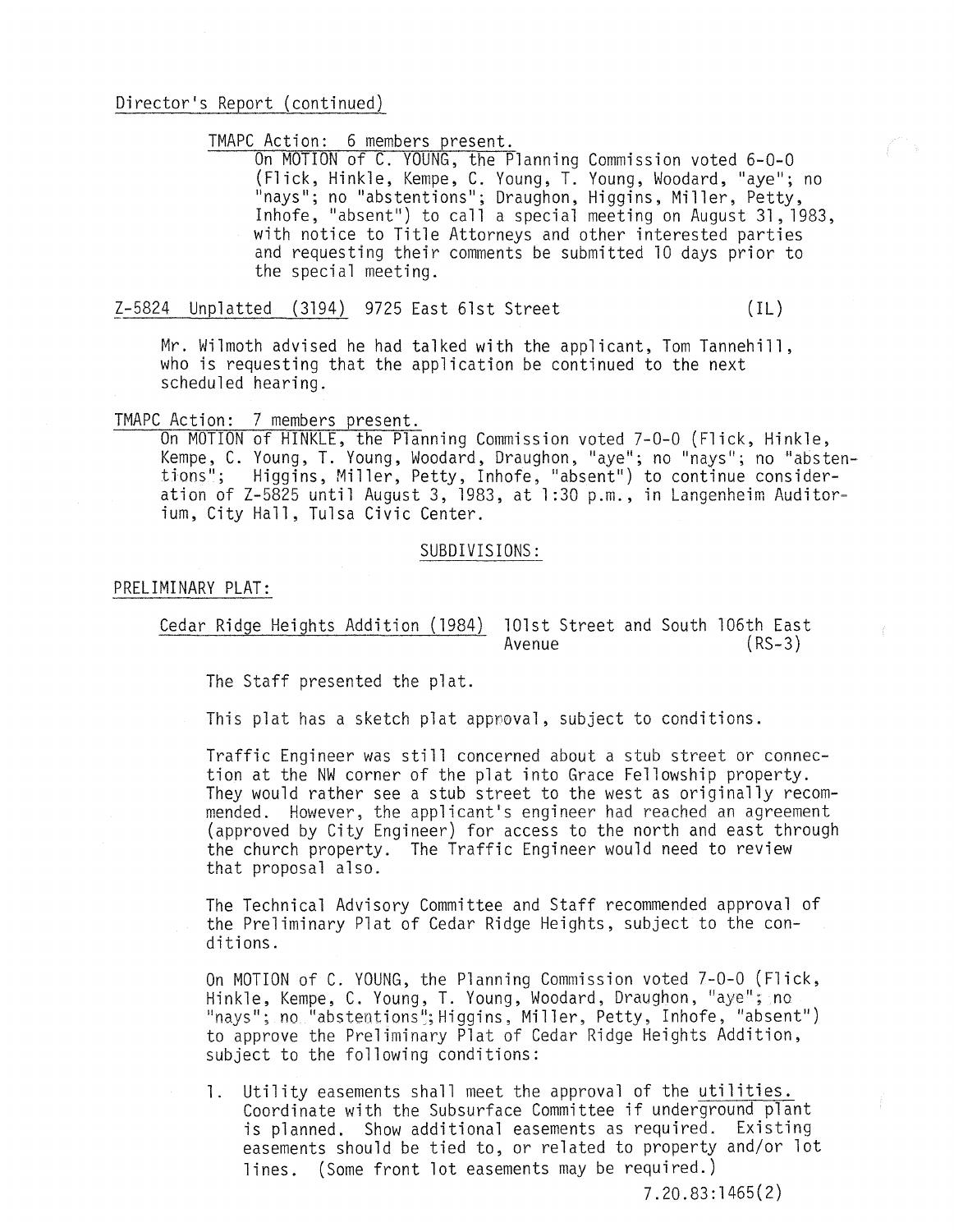- 2. Water plans shall be approved by the Water and Sewer Department prior to release of the final plat.
- 3. A request for creation of a Sewer Improvement District shall be submitted to the Water and Sewer Department prior to release of the final plat. (RMUA approval required)
- 4. A request for a Privately Financed Public Improvement (PFPI) shall be submitted to the City Engineer.
- 5. Paving and/or drainage plans shall be approved by the City Engineer, including storm drainage and detention design (and engineer, including storm drainage and detention design (an<br>Earth Change Permit where applicable), subject to criteria approved by the City Commission.
- 6. Show line across end of 106th East Avenue and dimension. Show widths of street right-of-way.
- 7. Check paragraph J-d with P.S.O., (sentence left out). On page 4 next to last paragraph add "This time limit not applicable to paragraphs J, K, L, and M".
- 8. Show number of lots (total) on face of plat.
- 9. A Corporation Commission letter (or Certificate of Nondevelop- ment) shall be submitted concerning any oil and/or gas wells before the plat is released. (A building line shall be shown on the plat on any wells not officially plugged.)
- 10. The Staff has no objection to the reduction on the side yard setbacks to 15', but this will require Board of Adjustment approval before release of the plat.
- 11. A "letter of assurance" regarding installation of improvements shall be submitted prior to release of the final plat. (Including documents required under Section 3.6 (5) of the Subdivision Regulations.)
- 12. All Subdivision Regulations shall be met prior to release of the final plat.

Minshall Hill Addition (PUD #190) (1083) 76th Street and South Joplin Ave.  $(RS-3)$ 

> The Staff presented the plat with the applicant represented by Ted Ponder.

Mr. Wilmoth advised the property has been developed as a PUD and a site plan has been designed for the area. The shaded area on the plat has already been platted and the developer is merely filling in around that area. Proposed are single-family houses on individual lots which will be subject to the conditions of PUD #190 listed below. Mr. Ponder was in agreement to the conditions.

The Technical Advisory Committee and Staff recommended approval of the Preliminary Plat of Minshall Hill, subject to the conditions.

7.20.83:1465(3)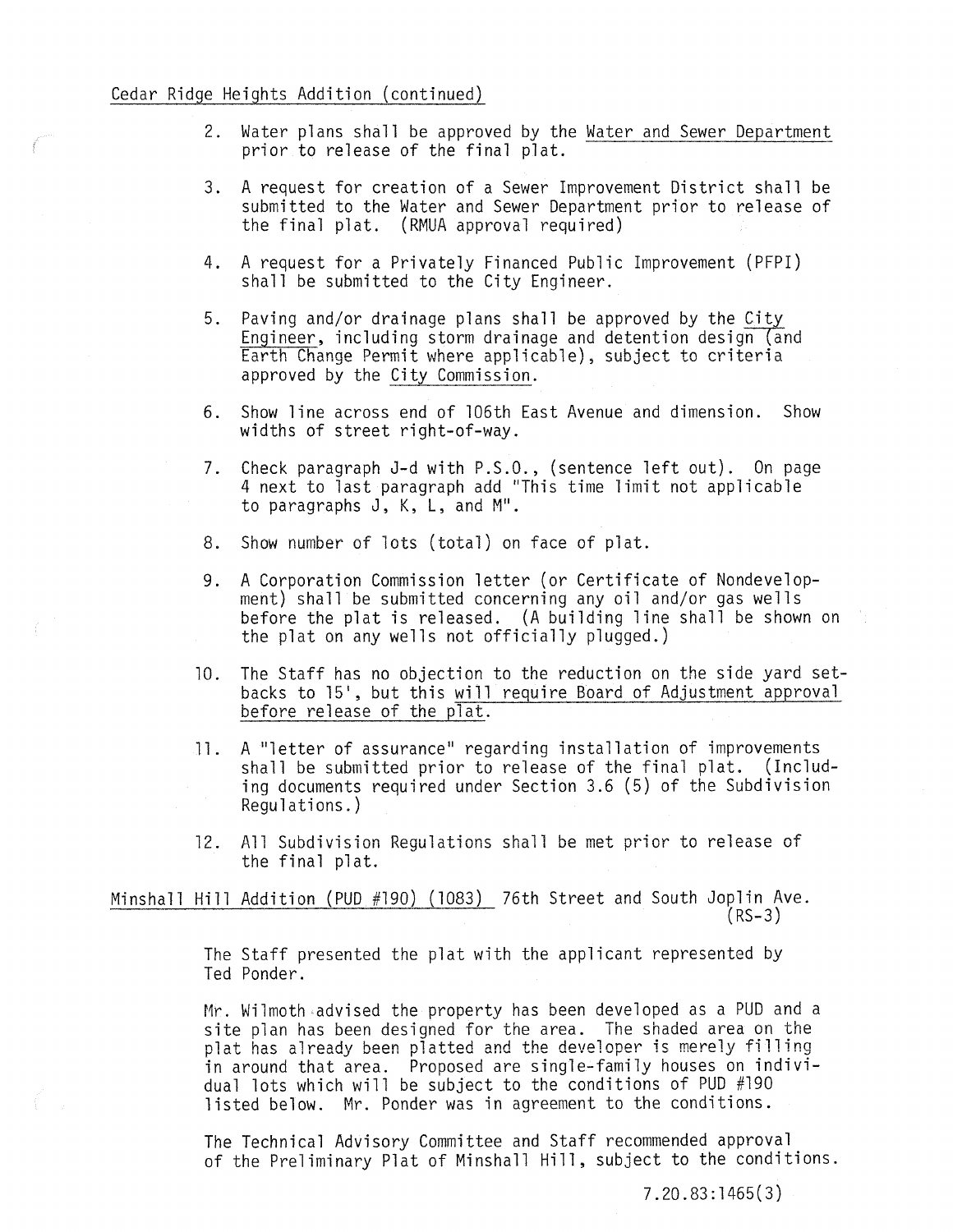# Minshall Hill Addition (PUD #190 (continued)

On MOTION of C. YOUNG, the Planning Commission voted 7-0-0 (Flick, Hinkle, Kempe, C. Young, T. Young, Woodard, Draughon, "aye"; no I'nays"; no "abstentions"; Higgins, Miller, Petty, Inhofe, "absent") to approve the Preliminary Plat of Minshall Hill, subject to the following conditions:

- 1. All conditions of PUD #190 shall be met prior to release ot the final plat, including any applicable provisions in the covenants, or on the face of the plat. Include PUD approval date and references to Sections 1100-1170 of the Zoning Code, in the covenants. (Site Plan approval is required prior to issuance of building permits.)
- 2. Utility easements shall meet the approval of the utilities. Coordinate with the Subsurface Committee if underground plant is planned. Show additional easements as required. Existing easements should be tied to, or related to property and/or lot lines.
- 3. Water plans shall be approved by the Water and Sewer Department prior to release of the final plat.
- 4. Pavement repair within restricted water line easements as a result of water line repairs due to breaks and failures shall be borne by the owner of the lot(s).
- 5. A request for creation of a Sewer Improvement District shall be submitted to the Water and Sewer Department prior to release of the final plat. (RMUA approval required. Add language to covenants regarding connection to Haikey Creek Treatment facility.) (Copy included) (See #12)
- 6. A request for a Privately Financed Public Improvement (PFPI) shall be submitted to the City Engineer, (if required?).
- 7. Paving and/or drainage plans shall be approved by the City Engineer, including storm drainage and detention design (and Earth Change Permit where applicable), subject to criteria approved by the City Commission.
- 8. Street names shall be approved by the City Engineer.
- 9. Provide in covenants that the time limitations do not apply to utility and easement grants, and other public dedications.
- 10. Show number of lots on face of plat under acreage figure. (89 lots)
- 11. The key or location map shall be complete. (Show other subdivisions that have been filed.)
- 12. Language to include in plat for Haikey Creek facility:

"The approval and filing of this plat does not guarantee that connections will be permitted to the Haikey Creek Wastewater Treatment Plant. The owner of each lot is

7 . 20 . 83 : 1 465 ( 4 )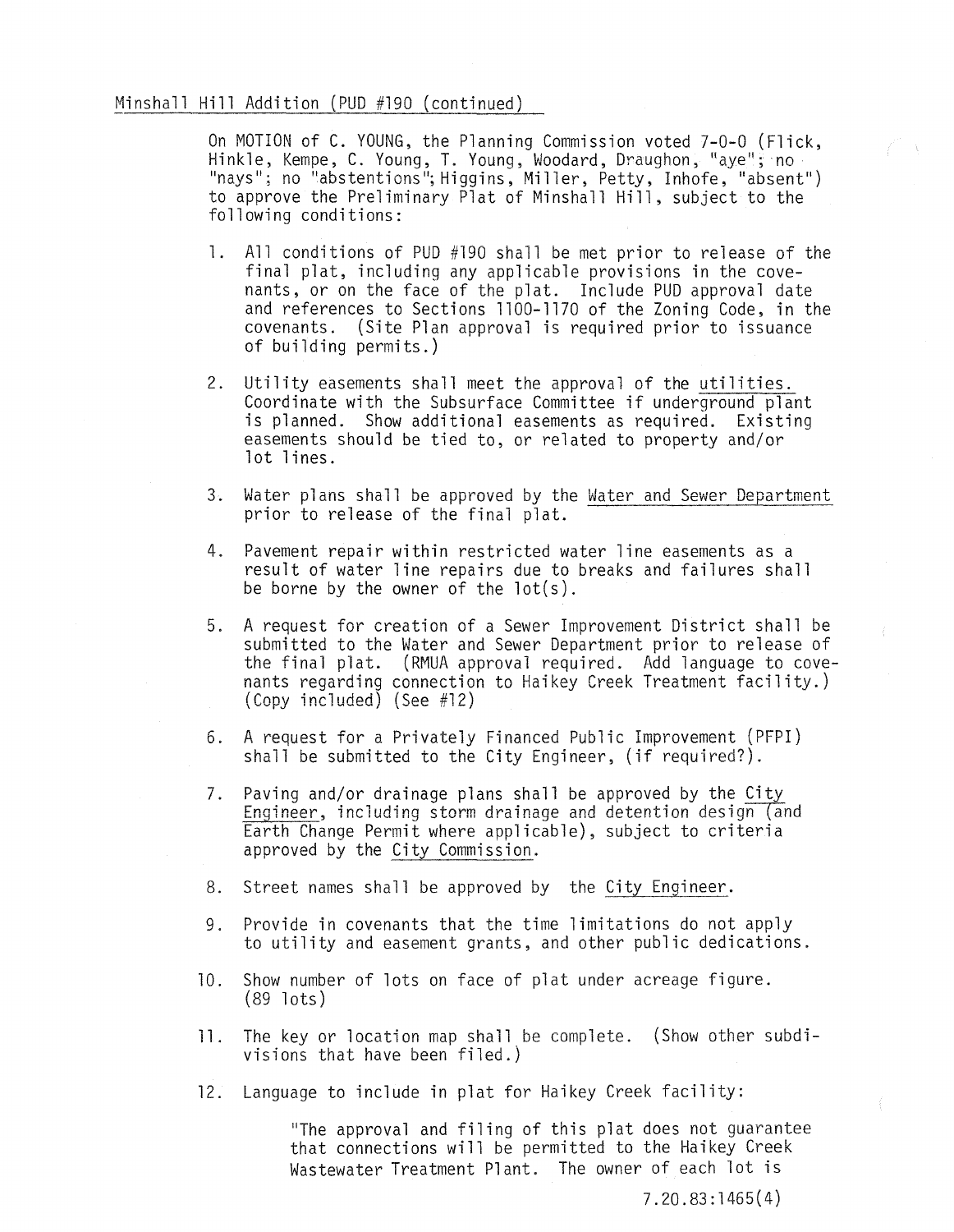# Minshall Hill Addition (PUD #l90)(continued)

đ

responsible for obtaining from the Superintendent of Waterworks and Sewerage in Tulsa, a connection contract and/or connection permit, certifying to capacity. If capacity is not available, connection of the lot will not be permitted."

- 13. A "letter of assurance" regarding installation of improvements shall be submitted prior to release of the final plat. (Including documents required under Section 3.6 (5) of the Subdivision Regulations.)
- 14. All (other) Subdivision Regulations shall be met prior to release of the final plat.

The Bedford Addition (684) 67th Street and South l07th East Avenue (CO)

The Staff presented the plat with the applicant represented by Gary Howell.

This plat was originally processed as Breckenridge Estates. It was granted as "sketch plat" approval on June 11, 1981. The property was then rezoned to CO and a new plat submitted for T.A.C. review on May 13, 1982. The applicant withdrew that plat on the same date. The name was changed to The Bedford and revised according to recommendations made on the previous submittals. The current plat under consideration reflects those amendments and/or changes, except the building line on Lots 4-8 inclusive, Block 2 should be 18' on the cul-desac.

Mr. Wilmoth explained that the plat meets all conditions except one which the engineer is aware of because there was a change in the building line around the cul-de-sac. It was thought that the plat might be ready for final approval, but all release letters are not obtainable at present, therefore, only preliminary plat approval is being requested.

The Technical Advisory Committee and Staff recommended approval of the Preliminary Plat of the Bedford, subject to the conditions.

On MOTION of C. YOUNG, the Planning Commission voted 7-0-0 (Flick, Hinkle, Kempe, C. Young, T. Young, Woodard, Draughon, "aye"; no "nays"; no "abstentions"; Higgins, Miller, Petty, Inhofe, "absent") to approve the Preliminary Plat for The Bedford Addition, subject to the following conditions:

- 1. All conditions of Corridor Site Plan review shall be met prior to release of the final plat, including any applicable provisions in the covenants, or on the face of the plat. Include approval date and references to Sections 800-850 of the Zoning Code, in the covenants. Also include amendment date.
- 2. Utility easements shall meet the approval of the utilities. Coordinate with the Subsurface Committee if underground plant is planned. Show additional easements as required. Existing easements should be tied to, or related to property and/or lot lines.

7.20.83: 1465 (5 )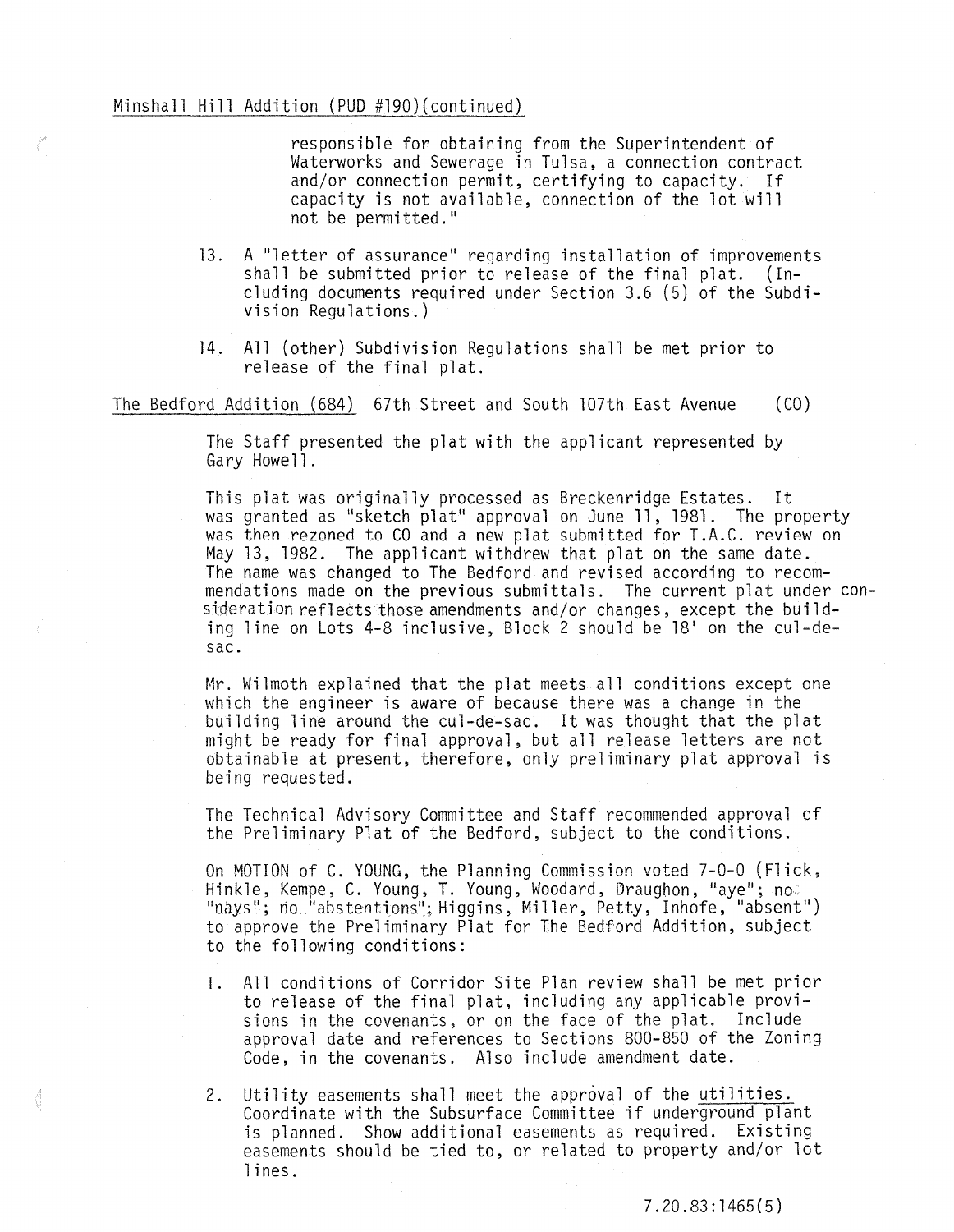#### GEMO Addition (continued)

10. All Subdivision Regulations shall be met prior to release of the final plat.

## FINAL PLAT AND RELEASE:

#### Chimney Hills South, Block 40 (Amended) (PUD #215) (1483) 9lst Street and South *71th* East Avenue  $(RS-3)$

Mr. Wilmoth advised the plat was previously approved, released and filed of record. Title research was conducted and an error was discovered in the name shown on that plat. There has been no change in the lots or PUD conditions, only the ownership name. The Staff recommended final approval and release and waiver of fees because the plat was the same as before.

On MOTION of C. YOUNG, the Planning Commission voted 7-0-0 (Draughon, Flick, Hinkle, Kempe, C. Young, 1. Young, Woodard, "aye"; no "nays"; no "abstentions"; Higgins, Miller, Petty, Inhofe, "absent") to approve the Final Plat of Chimney Hills South, Block 30 and release same as having met all conditions of approval and to waive the fees as requested.

#### WAIVER OF PLAT:

#### Z-5704 Polston 2nd Addition (3503) 825 North Sheridan Road (CS)

This is a request to waive plat on Lots 1 and 2, Polston 2nd Addition since it is already platted. The original plat dedicated 25 feet from the center for roadway, and an additional 5' was dedicated later. Since the Major Street Plan now requires 50 feet from the centerline, the applicant has signed the dedication for the additional 20', to total 50' from the center. The Staff and T.A.C. sees no objection to the request, subject to the Traffic Engineering Department's approval of the access and grading plan approval through the permit process. Additional easements will be required by the utilities and Water & Sewer Department.

The applicant was represented by Ron Mercer.

The Technical Advisory Committee and Staff recommended approval of the waiver of plat on Z-5704, subject to the conditions.

The following conditions have been met by the applicant:

- (b) Right-of-way on Sheridan Road.
- (c) Utility easement on north side of lot.
- (d) Access agreement.

Mr. Mercer has filed the easements and right-of-way of record and signed an access agreement with the Traffic Engineers. The onlY condition left to be met is (a) Grading plans.

On MOTION of HINKLE, the Planning Commission voted 7-0-0 (Draughon, Flick, Hinkle, Kempe, C. Young, T. Young, Woodard, "aye"; no "nays"; no "abstentions"; Higgins, Miller, Petty, Inhofe, "absent") to approve the Waiver of Plat for Lots 1 and 2, Polston 2nd Addition subject to the following condition:

7.20.83:1465(8)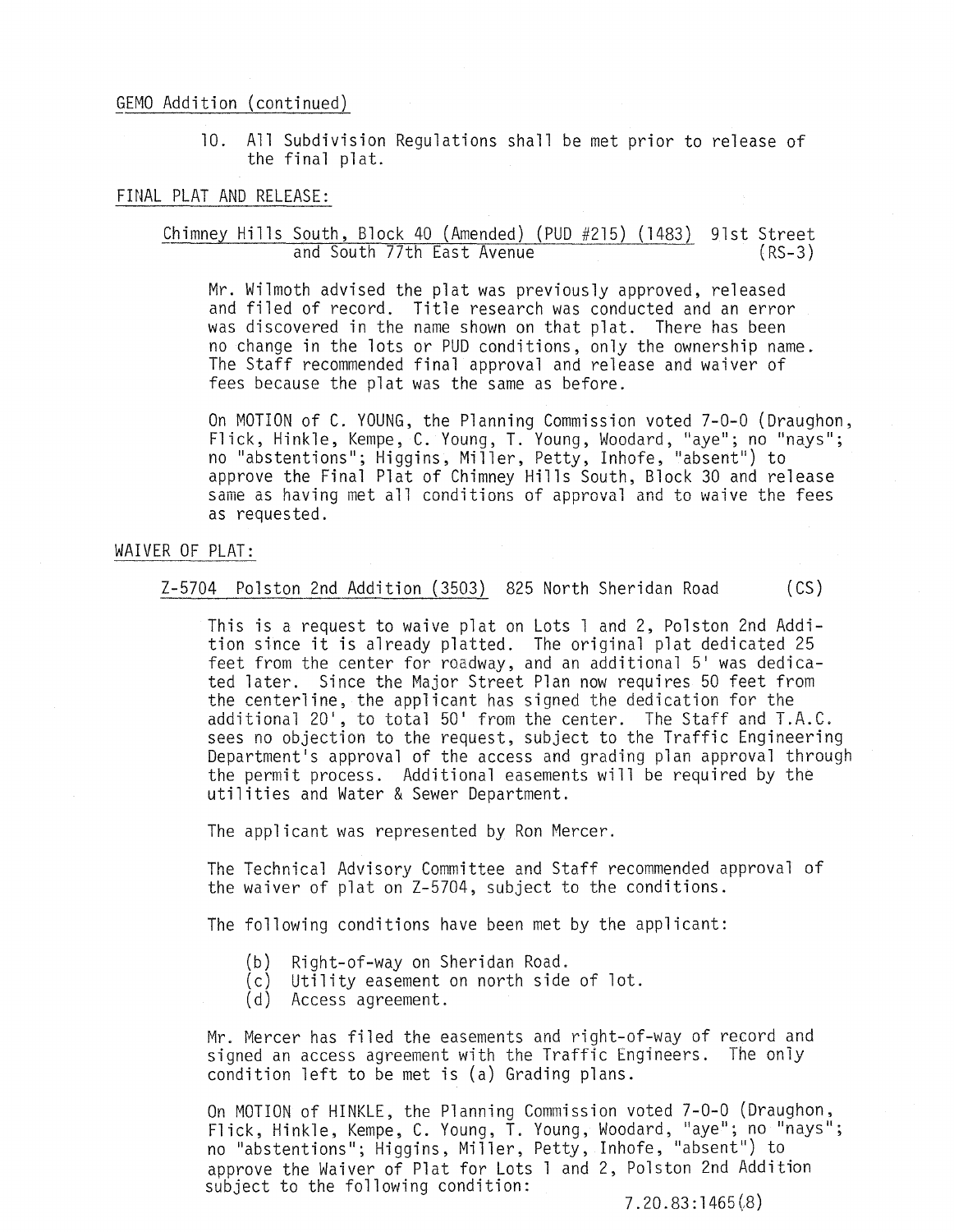(a) Grading plans through permit process.

## REQUEST TO WAIVE PLAT:

Z-4885 Day Suburban Acres Addition (193) 8920 East Admiral Place (CG)

This is a request to waive plat on all of Lot 2 and a portion of Lot 3 in the above subdivision. Right- $of$ -way exceeds the amount required by the Major Street Plan. The buildings already exist and if any grading is done, the City Engineer will require drainage plan approval through the permit process.

The applicant was not represented.

Mr. Thomason informed the T.A.C. this request was only for an interior remodel and no exterior changes or new buildings were planned. Water and Sewer Department has an existing sewer line across the property that needs to be located and an easement provided for. Water and Sewer Department would make arrangements to work with the applicant on this condition. Exterior easements may be needed by other utilities if none exist.

The Technical Advisory Committee and Staff recommended approval of the waiver of plat on Z-4885, subject to the conditions.

There are no grading plans.

- (a) Grading plan (if any) approval through permit process.
- (b) Locate sanitary sewer and provide easement therefore.
- (c) Other utility easements if none exist on perimeter.

On MOTION of HINKLE, the Planning Commission voted 7-0-0 (Draughon,<br>Flick, Hinkle, Kempe, C. Young, T. Young, Woodard, "aye"; no "nays"; no "abstentions"; Higgins, Miller, Petty, Inhofe, "absent") to approve the request to Waive Plat for the Day Suburban Acres, subject to the conditions outlined by the Staff.

<u>Z-58ll (Unplatted) (1903)</u> NW corner of Apache Street and North Utica<br>Avenue<br>(IL)

This is a request to waive plat on a 1.3 acre tract. The use will be for American Beauty Products Plant in conjunction with an existing plant and building to the west. The applicant has obtained some variances from the Board of Adjustment regarding setbacks. (Approved a 70' setback from centerline of Apache; a 30' setback from centerline of Utica and a 30' setback from an "R" District on the north side.) The survey submitted shows only  $40'$  of right-ofway from centerline on Apache, which would require another 10' of dedication to meet the Major Street Plan. Also, another 10' would be required on Utica to meet a minimum of 50' total right-of-way.) Grading and drainage plans will be required in the permit process. The Traffic Engineering Department would require an access limitation agreement.

The applicant was represented by Mr. Ray McCullom.

7.20.83:1465(9)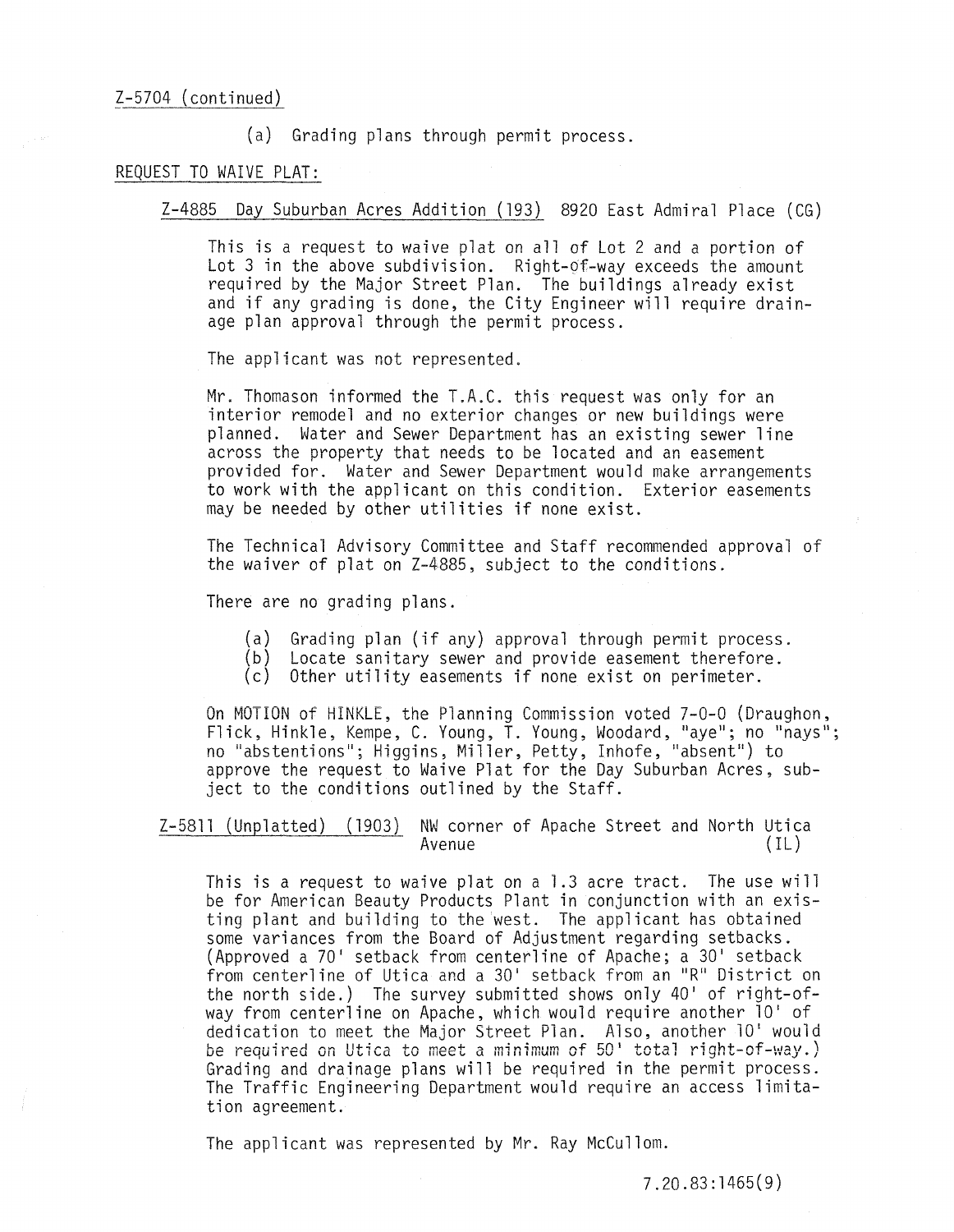#### $Z-5811$  (continued)

Since this is over an acre, the land to the west was platted, additional right-of-way is needed, and if the building is to be located as shown on the survey, the existing sewer will need to be relocated and easement provided therefore. It was the opinion of the T.A.C. that these things could be provided better by a plat.

The Technical Advisory Committee and Staff recommended DENIAL of the waiver of plat on Z-58l1.

Mr. McCullom commented that he does not object to a plat, but needs to continue on with a building permit and start his building.

On MOTION of C. YOUNG, the Planning Commission voted 7-0-0 (Draughon,<br>Flick, Hinkle, Kempe, C. Young, T. Young, Woodard, "aye"; no "nays"; no "abstentions"; Higgins, Miller, Petty, Inhofe, "absent") to approve the request to Waive Plat for the NW corner of Apache Street and North Utica Avenue, subject to the following conditions:

- (1) Need to locate sewer in relation to the corner of the building.
- (2) Additional right-of-way requirements at North Utica and Apache.
- (3) Grading and drainage plans in process through Engineering Department.
- (4) Additional easements for sewage relocation (if necessary) .

BOA Case No. 12695 (Unplatted) (1202) 5424 North Madison Avenue (RS-3)

This is a request to waive plat for a day care center in Wiley Post Elementary School at the above address. Existing buildings will be used and no changes are to be made in the school. Since all facilities are existing it is recommended that the plat requirement be waived.

On MOTION of HINKLE, the Planning Commission voted 7-0-0 (Draughon, Flick, Hinkle, Kempe, C. Young, T. Young, Woodard, "aye"; no "nays"; no "abstentions"; Higgins, Miller, Petty, Inhofe, "absent") to approve the request to Waive Plat for 5424 North Madison Avenue.

BOA Case No. 12700 (Unplatted) (993) NE corner of 19th Street and South Harvard Avenue

> This is a request to waive plat for a day care center in Sidney Lanier School at the above location. Existing buildings will be used and no changes are to be made in the school. Since all facilities are existing it is recommended that the plat requirement be waived.

On MOTION of C. YOUNG, the Planning Commission voted 7-0-0 (Draughon, Flick, Hinkle, Kempe, C. Young, T. Young, Woodard, "aye"; no "nays"; no "abstentions"; Higgins, Miller, Petty, Inhofe, "absent") to approve the request to Waive Plat for the NE corner of 19th Street and South Harvard Avenue.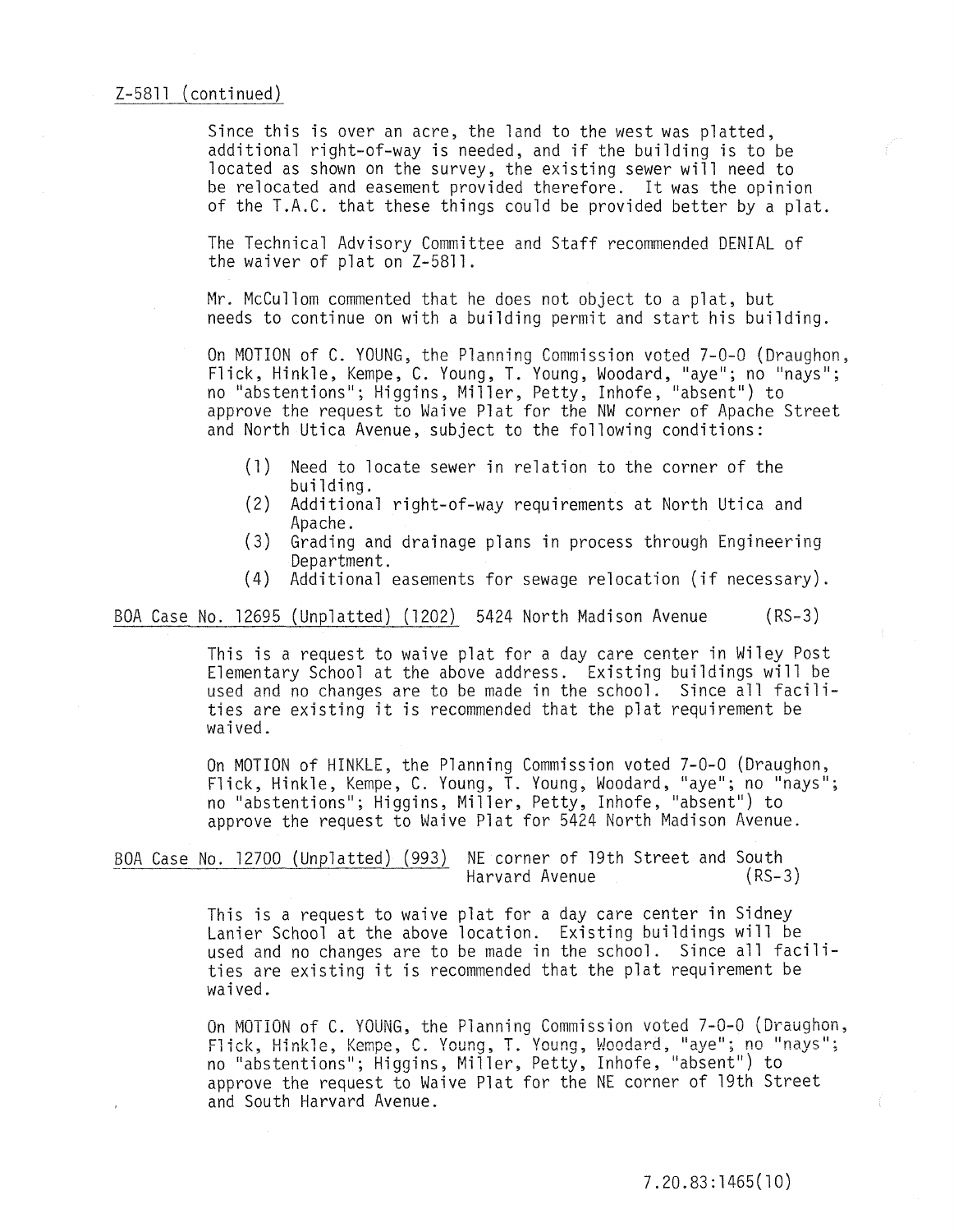Z-5790 Woodland Hills Mall (183) NW corner of 68th Street and South 85th East Avenue

> This is a request to waive plat on the above zoning application for Lot 3, Block 3 of Woodland Hills Mall. The property is already platted and bounded on three sides by existing dedicated and improved streets. The Staff sees no need for another plat on the same lot and block, and would recommend waiver of the plat requirement. (Note that a companion PUD, #309, was also processed. Section 260 of the Zoning Code is being met on the PUD by amendment to the covenants on this particular block to include the PUD requirements.)

The applicant was represented by Roy Johnsen.

On MOTION of HINKLE, the Planning Commission voted 6-0-1 (Draughon, Hinkle, Kempe, C. Young, T. Young, Woodard, "aye"; no "nays"; Flick "abstaining"; Higgins, Miller, Petty, Inhofe, "absent") to approve the request to Waive Plat for the Woodland Hills Mall, on Z-5790.

# LOT SPLIT FOR WAIVER:

# L-15862 Charles Jarvis & Bill Beaman, Jr. (2203) 2806 North Sheridan  $(IL)$

This is a request to split Lot 4, Block 4, Mohawk Acres into two lots. The smaller lot will have 55' of frontage and the remainder of Lot 4 will have 110' of frontage on North Sheridan Road. Both lots have access to water and sewer. The Staff sees no objection to the requested reduction of frontage from 150' as required in the IL District, since there are numerous other lots &existing businesses with even less frontage. The existing right-of-way on Sheridan is 30' and an additional 20' of right-of-way would be needed to meet the Major Street Plan. The applicant has already provided the necessary right-of-way.

The applicant was represented by Mr. Snyder.

The Technical Advisory Committee and Staff recommended approval of L-15862, subject to the condition.

On MOTION of C. YOUNG, the Planning Commission voted 7-0-0 (Draughon, Flick, Hinkle, Kempe, C. Young, T. Young Woodard, "aye"; no "nays"; no "abstentions";, Higgins, Miller, Petty, Inhofe, "absent") to approve the Lot Split for Waiver for Charles Jarvis and Bill Beaman Jr., 2806 North Sheridan Road, subject to the following condition:

(a) Board of Adjustment approval of frontages.

L-15867 Robert Hahn (3073) South side of East 163rd Place, between Peoria Avenue & Rockford Avenue (AG)

This is a request to split Lot 1, Block 11, Faulkenberry Estates Addition into two tracts, being the west 170' and the east 160'. The lots exceed the minimum of 2 acres, but lack the 200' lot width in the AG District. This plat has recently been filed of record after being processed by the TMAPC. The split has been held so a lot/block description could be used rather than a metes and bounds

7.20.83:1465(11)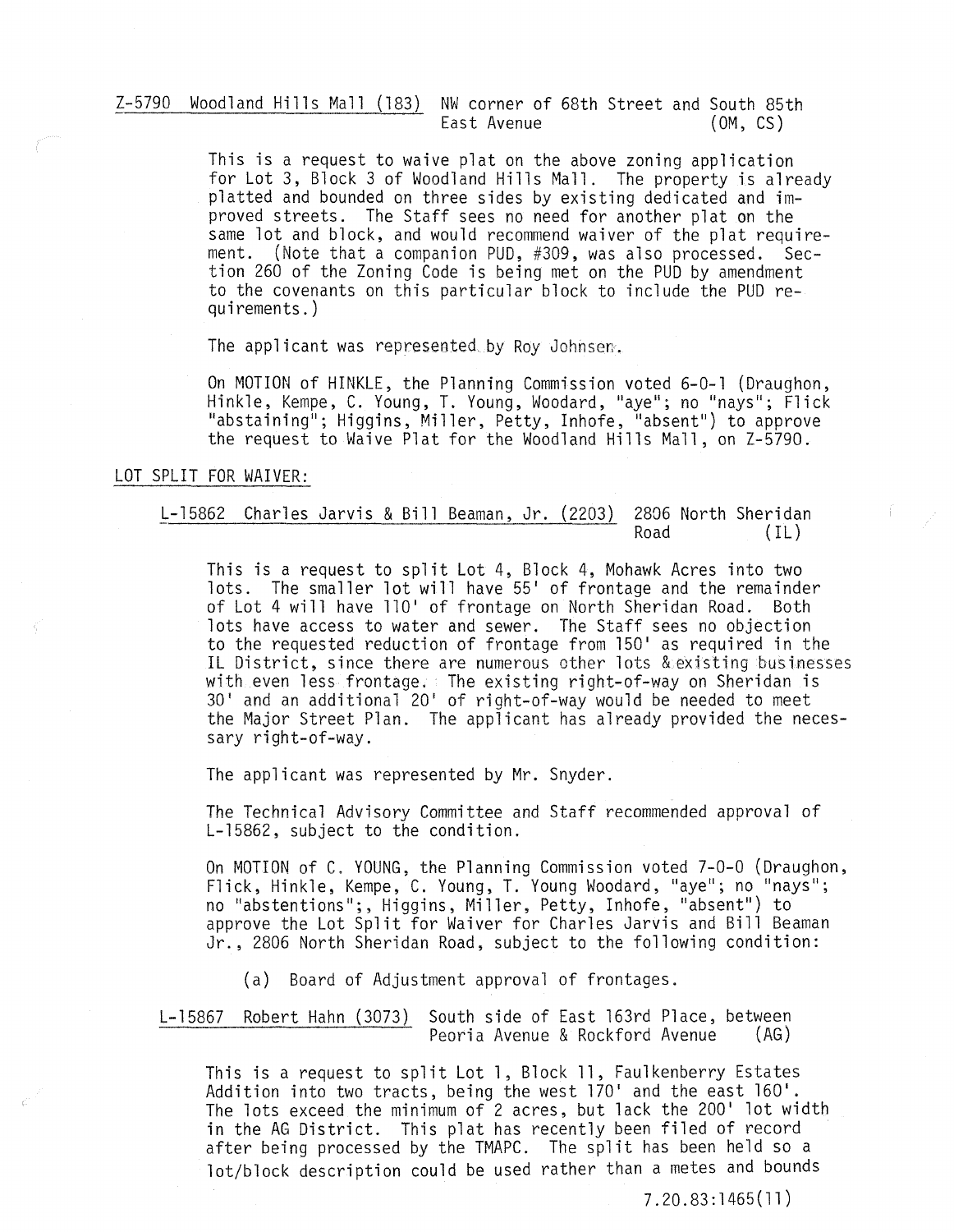description. A similar split was in process on a tract south of this one, but it was submitted in time to be included in the plat as two lots. It has Board of Adjustment approval. The Staff sees no objection to the split, subject to Health Department's approval of percolation tests on both halves and Board of Adjustment approval of the lot widths.

The applicant was NOT represented.

The Technical Advisory Committee and Staff recommended approval of L-15867, subject to the conditions.

On MOTION of C. YOUNG, the Planning Commission voted 7-0-0 (Draughon, Flick, Hinkle, Kempe, C. Young, T. Young, Woodard, "aye"; no "nays"; no "abstentions"; Higgins, Miller, Petty, Inhofe, "absent") to approve the Lot Split for Waiver for Robert Hahn, South side of East l63rd Place, between Peoria Avenue and Rockford Avenue, subject to the following conditions:

- (a) Health Department approval, and
- (b) Board of Adjustment approval.

L-15868 & L-15869 Steve Dixon (PUD #148) (2194) 3100 Block of South<br>130th East Place (RM-1) 130th East Place

This is a request to split two existing duplexes down the party walls to permit separate ownership of each side. The Staff sees no objection to this request, subject to the applicant filing an instrument of record that provides for maintenance of any common utilities and walls. Since this is a PUD, it will also require a minor amendment to permit splitting the duplexes. (It is suggested that the minor amendment cover the whole addition if other existing duplexes are to be  $split.)$ 

The applicant was represented by Ken Cox.

The Technical Advisory Committee and Staff recommended approval of L-15868 and L-15869, subject to the conditions.

On MOTION of T. YOUNG, the Planning Commission voted 7-0-0 (Draughon, Flick, Hinkle, Kempe, C. Young, T. Young, Woodard, "aye"; no "nays"; no "abstentions"; Higgins, Miller, Petty, Inhofe, "absent") to approve the Lot Splits of Steve Dixon, 3100 Block of South l30th East Place, subject to the following conditions:

- (a) Maintenance agreement, and
- (b) Minor Amendment to PUD.

L-15870 21st Investment Company (3093) NW corner of 51st Street and<br>South Lewis Avenue (CS) South Lewis Avenue

This is a request to split an unplatted tract at the northwest corner of this intersection which will result in an "L" shaped lot around the corner. The applicant is requesting two waivers, one being the frontages in the CS District and the other waiver being the Subdivision Regulations, requiring conformance with the Major Street Plan. Both 51st Street and South Lewis Avenue

7.20.83:1465(12)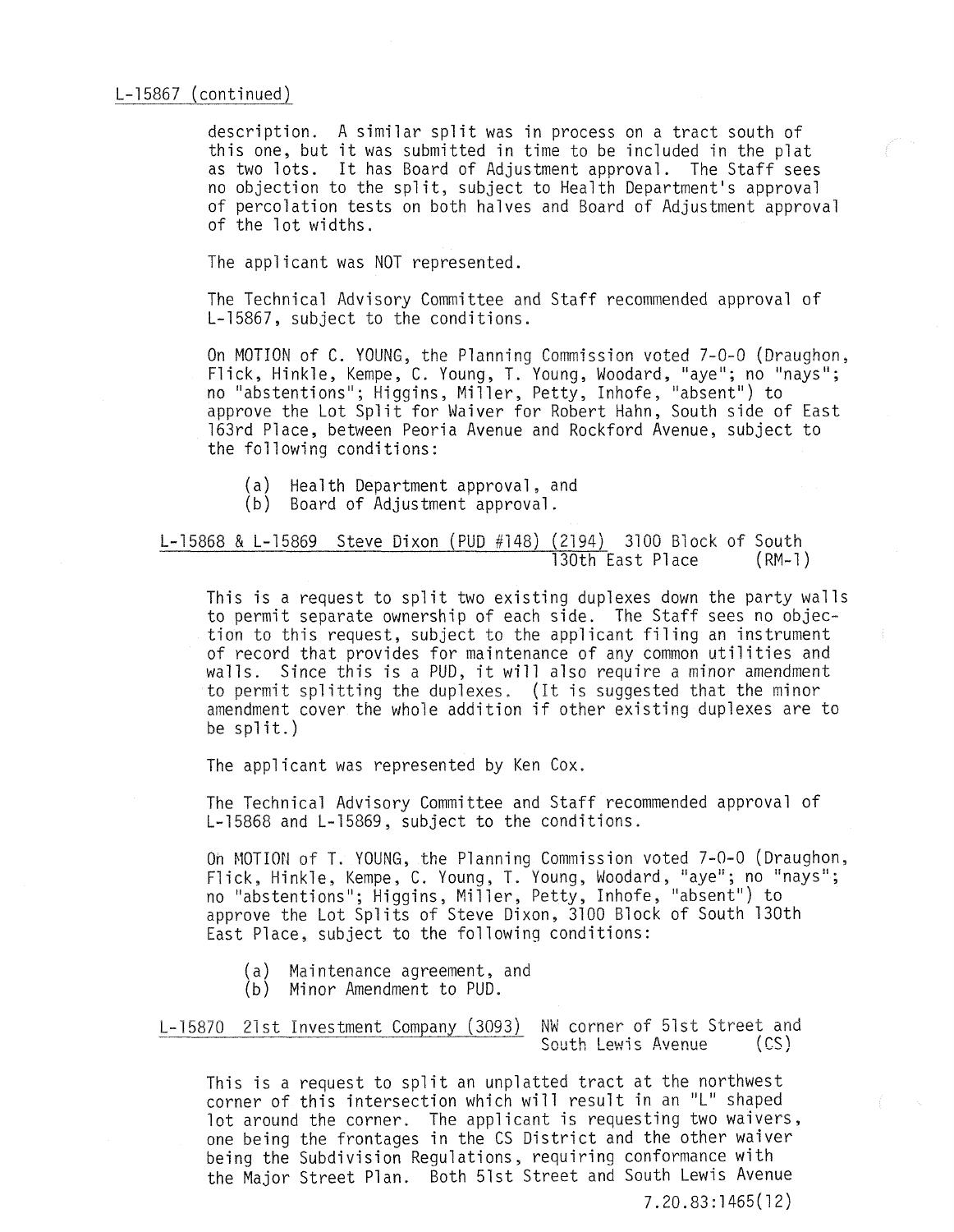are secondary arterial streets with an ultimate proposed right-ofway width of 50' from the centerline. Only 35' exists from the centerline of 51st and 40' from the centerline of South Lewis. No survey or other data was submitted initially, showing locations of any structures, but appearances are that the existing buildings are set back behind the Major Street Plan setback, (50' from the centerline). The Staff could support the request to waive the frontage in the CS District because of the existing buildings. However, due to the commercial nature of the development and the congestion at the intersection, the Staff CANNOT support the applicant's request to waive the Major Street Plan requirements.

The applicant was represented by John Moody and Ken Cox.

Mr. Moody provided a survey and rendering which showed the existing<br>buildings and how an additional building could be provided without<br>any changes in the access points. The lot split was only to provide separate ownership of the Quik-Trip and the dry cleaners already built. It is not "subject to a plat", so a building permit could be obtained on the tract as it exists now.

The main concern of the T.A.C., particularly Traffic Engineer, was that the bridge across 1-44 will eventually need to be widened and intersection improvements made. Since the main concern on this application was the waiver of right-of-way, the Staff recommended the record show a specific vote of each member present, which was done as follows:

(a) Waiver of frontage, (Board of Adjustment): Unaimous- for approval.

(b) Waiver of Major Street Plan Requirements:

Traffic Engineer -- denial City Engineer -- denial Water & Sewer Dept.-denial Staff -- denial<br>Cable TV -- "absta<br>P.S.O. -- "absta Cable TV Il abstaini ng l! -- "abstaining"<br>-- "abstaining"  $0.N.G.$ 

This request would be forwarded to the Planning Commission with recommendations as shown.

After a lengthy discussion between C. Young, Mr. Moody, and the Commission, Mr. Young made a motion for a continuance for one week with a written recommendation by Mr. Moody, Mr. Gardner and Mr. Linker.

On MOTION of C. YOUNG, the Planning Commission voted 7-0-0 (Draughon. Flick, Hinkle, Kempe, C. Young, T. Young, Woodard, "aye"; no "nays"; No "abstentions"; Higgins, Miller, Petty, Inhofe, "absent") to grant a continuance for one week on the proposed Lot Split of the 21st Investment Company for the NW corner of 51st Street and South Lewis Avenue to include a written recommendation by Mr. Moody, Mr. Gardner, and Mr. Linker.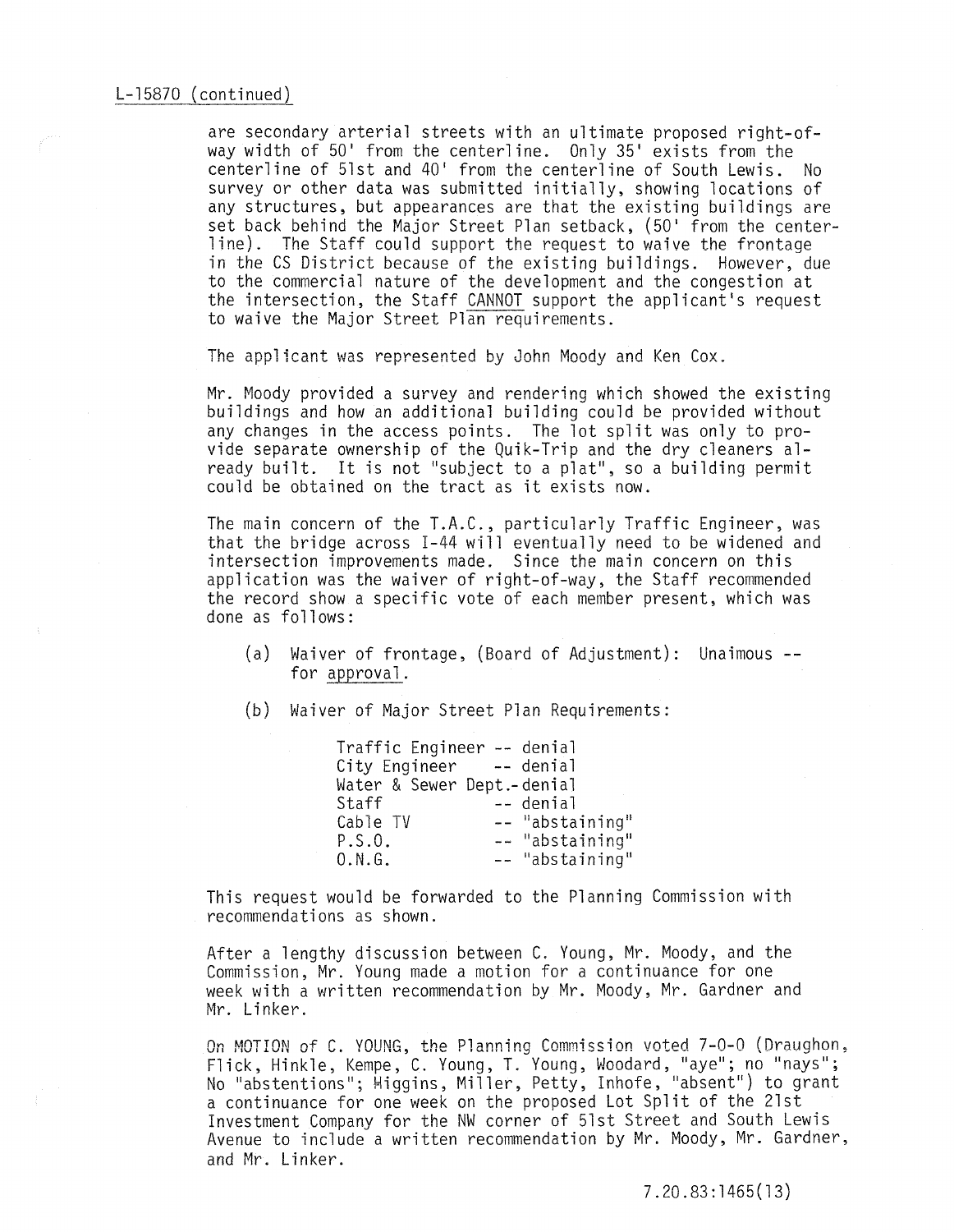L-1587l Creek County Rural Water District #2 (1082) 7958 South Union Ave. (CS)

> This request is from Creek County Rural Water District #2 to allow sale of the remaining property that is not needed for their pump station. A tract 332' x 281' was purchased, but only a small area of 100' x 100' was needed for the pumping facility. The 100' x 100' tract is "landlocked" by zoning standards, but it does have access to South Union Avenue by a private access agreement. The remainder of the tract will not require any zoning waivers, since it has more than enough frontage to meet the zoning. (The plat requirement was waived on this portion of Z-4675. However, the tract on the corner to the south of this property is still "subject to a plat"). The remainder of this split will require Health Department approval of percolation test for septic system.

The applicant was NOT represented.

The Technical Advisory Committee and Staff recommended approval of L-15871 , subject to the conditions.

On MOTION of C. YOUNG, the Planning Commission voted 7-0-0 (Draughon, Flick, Hinkle, Kempe, C. Young, T. Young, Woodard, "aye"; no "nays"; no "abstentions"; Higgins, Miller, Petty, Inhofe, "absent") to approve the Lot Split of the Creek County Rural Water District #2, subject to the following conditions:

- (a) Board of Adjustment approval, and
- (b) Health Department approval of remaining tract.

L-15888 Gem Homes (PUD #268) (2483) 8931 East 92nd Court (RS-3)

This is a request to split a triangular tract from Lot 10, Block 10, Woodland Glen 4th Addition and add it to the lot to the east. (Lot 11). The house on Lot 11 was built too close to the westerly line and even crossed part of the original lot line. This split will leave Lot 10 with less than 6,900 square feet, or approximately 6,452 square feet, and the house will still be 4 feet from the property line. A minor amendment to the PUD will be necessary to permit the setback and smaller lot area. The Staff sees no objection to the request and recommends approval. (No utility easements are changed or involved in the split.)

On MOTION of C. YOUNG, the Planning Commission voted 7-0-0 (Draughon, Flick, Hinkle, Kempe, C. Young, T. Young, Woodard, "aye"; no "nays"; no "abstentions"; Higgins, Miller, Petty, Inhofe, "absent") to approve the Lot Split for Gem Homes at 8931 East 92nd Court.

|  | LOT SPLITS: Ratification of Prior Approval |  |  |
|--|--------------------------------------------|--|--|
|  |                                            |  |  |

|  | L-15876 (483) Jeff Levinson<br>15889 (2892) Stachia Skaggs |  | $L-15899$ (3602) T.U.R.A.<br>15900 (183) Hines/Tulsa Industrial, |
|--|------------------------------------------------------------|--|------------------------------------------------------------------|
|  | 15891 (102) Ralph Johnson                                  |  | Ltd.                                                             |
|  | 15895 (283) Horizon Invest.                                |  | 15902 (292) Fracorp, Inc.                                        |
|  | Properties, Inc.                                           |  | 15903 (2094) Ed Ryon                                             |
|  | 15897 (1192) Margaret Rogers                               |  | 15905 (182) Homecraft Land Develop-                              |
|  | 15898 (3602) T.U.R.A.                                      |  | ment, Inc.                                                       |

7.20.83:1465(14)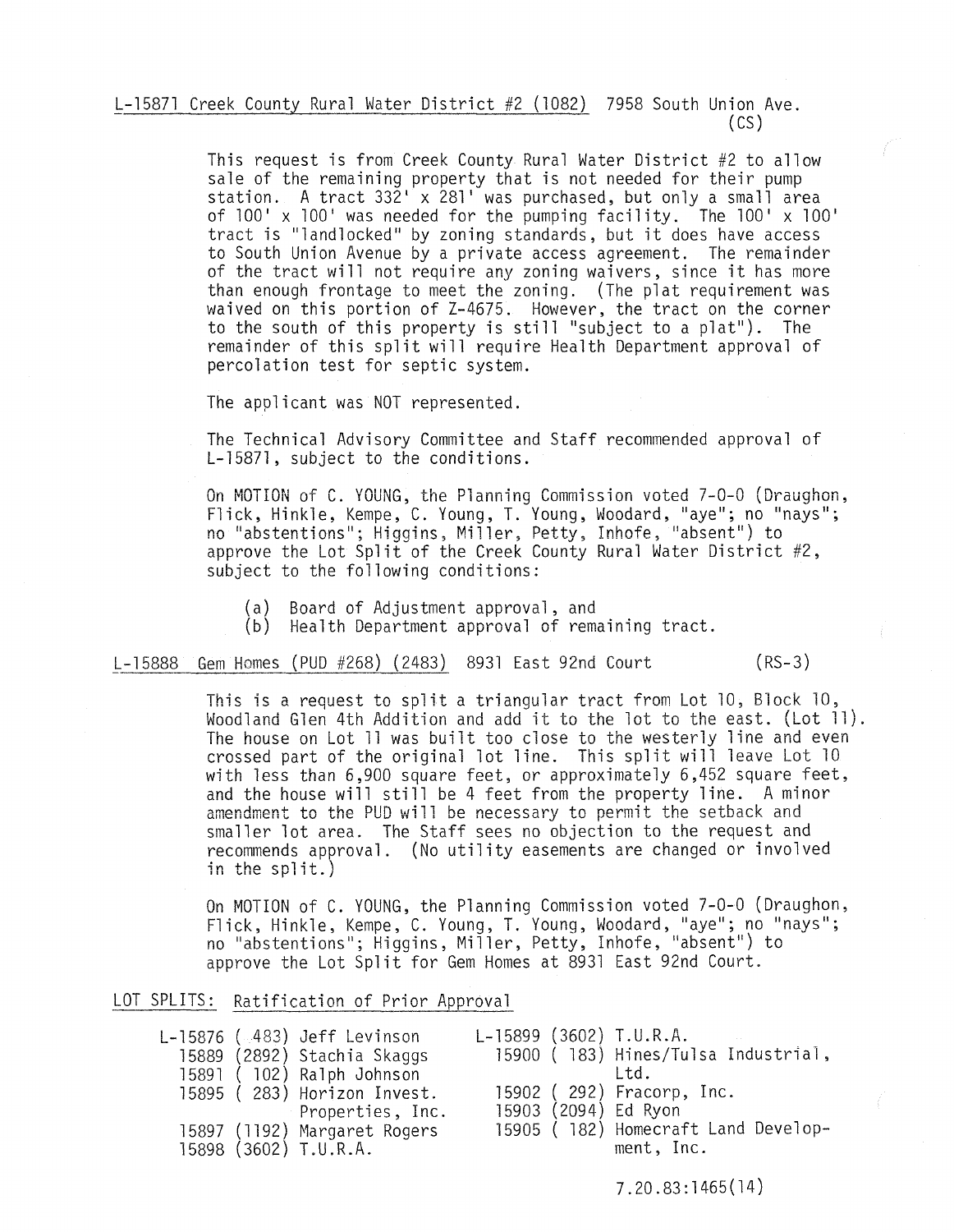Lot Splits: (continued)

On MOTION of C. YOUNG, the Planning Commission voted 7-0-0 (Draughon, Flick, Hinkle, Kempe, C. Young, T. Young, Woodard, "aye"; no "nays"; no "abstentions"; Higgins, Miller, Petty, Inhofe, "absent") to approve the above Lot Splits for Ratification.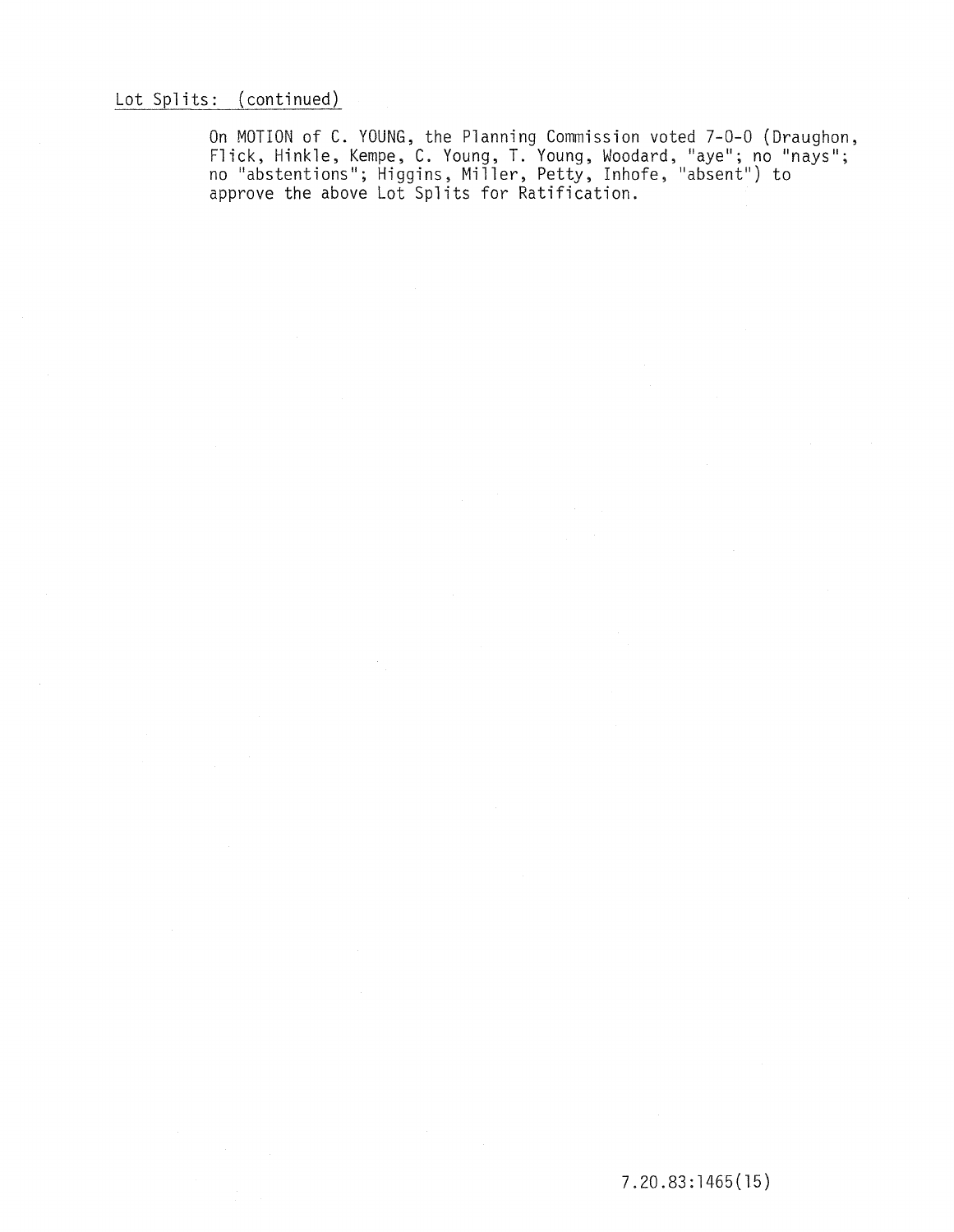| Item                                                                              | Approved                      | Submitted                     |
|-----------------------------------------------------------------------------------|-------------------------------|-------------------------------|
| Maximum Building Height:                                                          | 41 feet                       | 41 feet                       |
| Minimum Building Setbacks:                                                        |                               |                               |
| From 71st Street Right-<br>$of$ -way;<br>From North, East and West<br>Boundaries; | 35 feet                       | 75 feet                       |
| front of building,<br>side of building,<br>between buildings.                     | 20 feet<br>15 feet<br>15 feet | 20 feet<br>20 feet<br>15 feet |
| Maximum Livability Space:                                                         | 2.77 acres total              | Exceeds                       |
| Minimum Off-Street Parking:                                                       | 304 spaces                    | 314 spaces                    |
| Minimum Parking Lot Setbacks:                                                     |                               |                               |
| From 71st Street Right-<br>$of$ -way;<br>From North, East and West                | 10 feet                       | 10 feet                       |
| Boundary lines.                                                                   | 3 feet                        | 3 feet                        |

Based upon the above review, the Staff recommends APPROVAL of the Detail Site Plan for PUD #263-A, subject to the Plan submitted.

#### Applicant's Comments:

Steve Carr was present and requested the Planning Commission approve the Staff's Recommendation.

#### TMAPC Action: 7 members present.

On MOTION of C. YOUNG, the Planning Commission voted 7-0-0 (Draughon, Flick, Hinkle, Kempe, C. Young, T. Young, Woodard, "aye"; no "nays"; no "abstentions"; Higgins, Miller, Petty, Inhofe, "absent") to approve the Minor Amendment and Detail Site Plan Review, subject to the Plan submitted.

## PUD #309 (Development Area "A")

#### Staff Recommendation - Detail Site Plan Review

Planned Unit Development No. 309 is located east of the southeast corner of 66th Street and South Memorial Drive. It is 10.28 net acres in size and has been approved for two development areas. Development Area "A" was approved for commercial uses and Development Area "B" was approved for office uses. The applicant is now requesting approval of the Detail Site Plan for Development Area "A".

The Staff has reviewed the applicant's Site Plan and find the following:

| Item                     | Approved                                                                                                                                               | Submitted                |
|--------------------------|--------------------------------------------------------------------------------------------------------------------------------------------------------|--------------------------|
| Gross Area:<br>Net Area: | 8.87 acres<br>7.78 acres<br><b>Contractor</b>                                                                                                          | 8.87 acres<br>7.78 acres |
|                          | Permitted Uses: Use Unit 11 - Offices, Use Unit 12 -<br>Eating Places, Use Unit 13 - Conven-<br>ience Goods and Services, Use Unit<br>7.20.83:1465(24) |                          |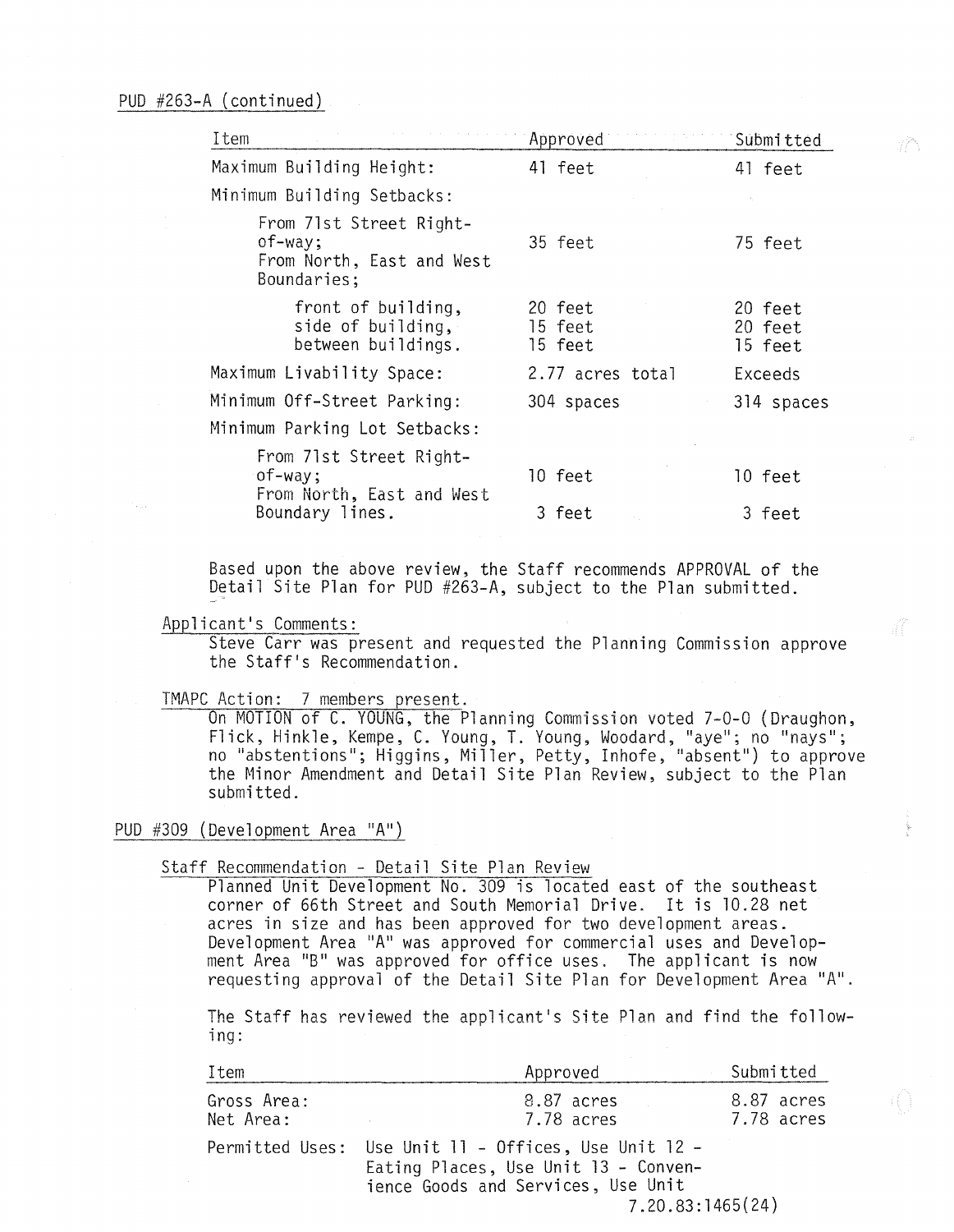| Item                                                                                       | Approved                                                                                                                                       | Submitted                                |
|--------------------------------------------------------------------------------------------|------------------------------------------------------------------------------------------------------------------------------------------------|------------------------------------------|
|                                                                                            | 14 - Shopping Goods and Services<br>and video game room provided that<br>convenience grocery and free-<br>standing eating places are excluded. | Same                                     |
| Maximum Floor Area:                                                                        | 100,000 sq. ft.                                                                                                                                | 91,758 sq. ft.                           |
| Maximum Stories                                                                            | 1-story                                                                                                                                        | l-story                                  |
| Minimum Internal Landscaped<br>Open Space:                                                 | 11% of net area, ex-<br>cluding right-of-way.                                                                                                  | Exceeds                                  |
| Minimum Building Setback:                                                                  |                                                                                                                                                |                                          |
| From North Boundary;<br>From South Boundary;<br>From West Boundary;<br>From East Boundary. | 20 feet<br>20 feet<br>25 feet<br>25 feet                                                                                                       | 30 feet<br>75 feet<br>30 feet<br>65 feet |
| Off-Street Parking and<br>Loading Requirements:                                            | As provided within Section<br>1214.4 of the Zoning Code<br>(407 spaces)                                                                        | 475 spaces                               |
| Other Bulk and Area<br>Requirements:                                                       | As provided within a CS District                                                                                                               | Same                                     |

Therefore, the Staff recommends APPROVAL of the Detail Site Plan, for Development Area "A", subject to the submitted Plan.

TMAPC Action: 7 members present.<br>On MOTION of HINKLE, the Planning Commission voted 7-0-0 (Draughon, Flick, Hinkle, Kempe, C. Young, T. Young, Woodard, "aye"; no linays"; no "abstentions"; Higgins, Miller, Petty, Inhofe, "absent") to approve the Detail Site Plan, for Development Area "A", subject to the submitted Plan.

# PUD **Lot 4 Block 3 Minshall Park I Addition**

Staff Recommendation:

The subject tract is located at the SE corner of 75th Street and South Kingston Avenue. It is abutted on the north and west by streets, on the east by a single-family structure and on the south by a l50-foot wide drainage/open space easement. The proposed structure meets the setback requirements from the two streets and from the adjacent single-family dwelling; however, a portion of the garage and house encroaches 13 feet into the rear yard setback.

Since the major portion of the proposed building meets the 25-foot rear yard requirement and since the tract is abutted on that side by a substantial open space rather than other lots, the Staff can recommend approval of the Minor Amendment, per the Site Plan submitted.

# TMAPC Action: 7 members present.

On MOTION of C. YOUNG, the Planning Commission voted 7-0-0 (Draughon, Flick, Hinkle, Kempe, C. Young, T. Young, Woodard, "aye"; no "nays"; 7.20.83:1465(25)